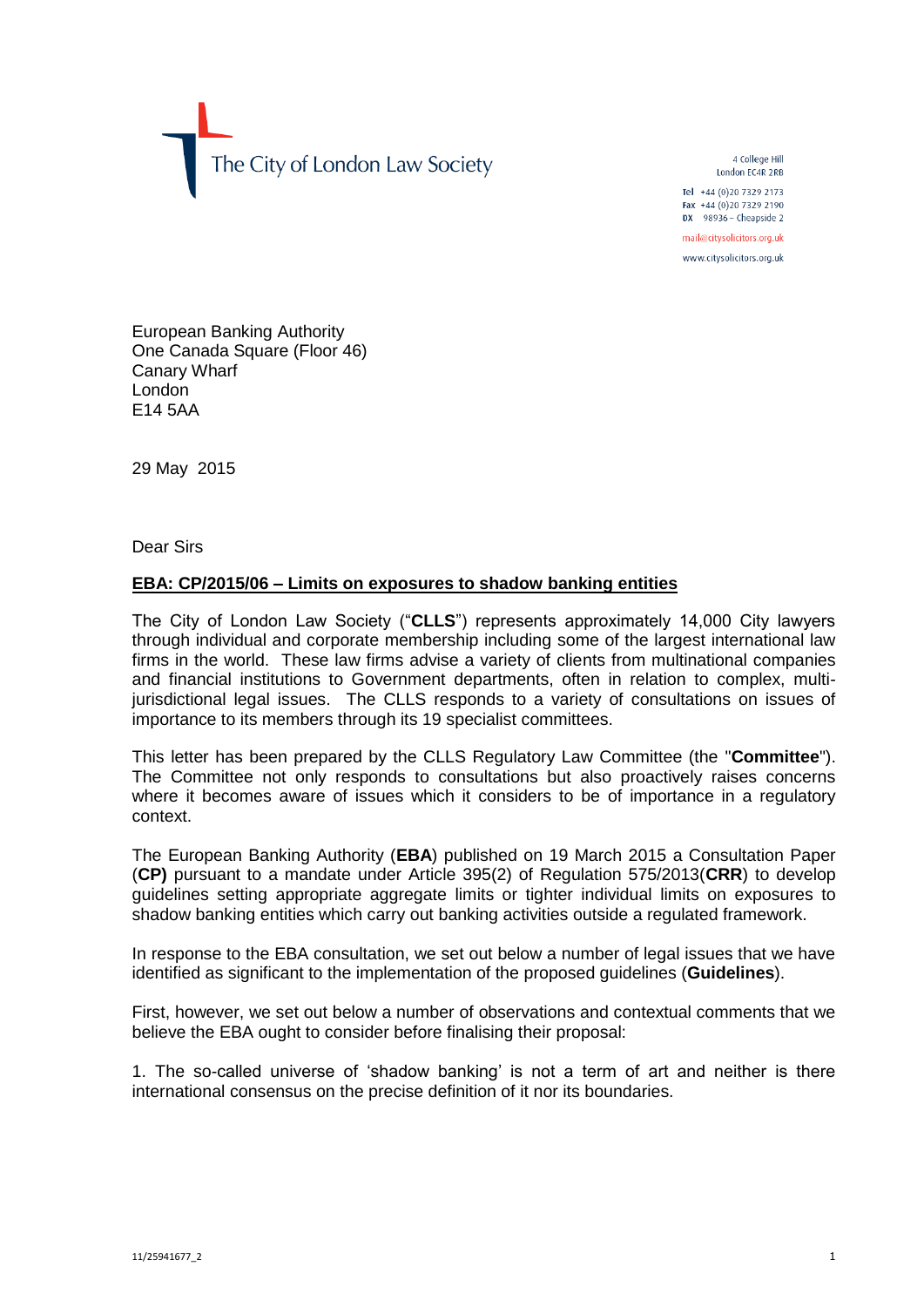2. CRR granted the EBA a mandate which is specific as to its scope and which focuses on the guidelines setting out aggregate OR individual limits on exposures to shadow banking entities. It is clear that the EBA may impose either one or the other of these additional limits but not both.

3. The EBA appears to have interpreted the mandate as extending to enable the EBA to impose a fundamentally new prudential risk management framework that applies to exposure to shadow banking entities under the guise of the 'principal approach'. It would be helpful if the EBA reflects further on whether the Guidelines are compatible with the clearly defined mandate set out in the CRR.

4. Given the lack of helpful definitions in the CRR that set out the boundary of 'shadow banking', it is questionable whether the EBA has the mandate to determine a seminal issue such as setting the boundaries of 'shadow banking' and which will no doubt shape the future of prudential and other regulation under the CRR and other EU regulatory measures.

5. We would encourage the EBA to explore an alternative approach to the definitional issue namely to specify the exact types of entities (supplemented by exact activities and their extent/levels) that fall within the ambit of its proposal. This approach lends itself to being dynamic in line with developments in international policy making. Such approach would also allow the EBA to focus on priority risk activities and entities in the so-called shadow banking sphere.

6. The CP makes various references to equivalence of third country regimes with that applicable in the EU in the context of the definition of shadow banking entities (Excluded Undertakings). There appears to be an inconsistency in approach here.

For example, paragraph (2) of the definition which focuses on consolidated supervision refers to "prudential and supervisory requirements that are *at least* equivalent" whereas paragraph 3(h) refers to "supervisory regime of the third country concerned is deemed *equivalent*". Paragraph 3(j) refers to "prudential and supervisory requirements *comparable* to those applied…". We would appreciate a clarification whether there is an intentional objective behind these variations on the theme and also the precise source of recognition/equivalence determination that one needs to resort to in each case.

7. The EBA proposal regarding the so-called 'fallback' approach operates a presumption of connection between all 'shadow banking entity' exposures<sup>1</sup>. The EBA may wish to rethink this approach as it is crude and simplistic. Would perhaps a sectorial approach be more appropriate? Could a distinction be drawn by the type of risk identified i.e. liquidity transformation; maturity transformation; leverage?

The EBA approach does not appear to pay due regard to the requirements under article 395 to properly consider any material detriment on the risk profile of affected institutions.

8. Despite the clear instruction in CRR for the EBA to consider the impact of the proposal on 'the provision of credit to the real economy or on the stability and orderly functioning of financial markets' it appears from the impact assessment in section 5 of the CP that little has been done to validate any potential impact.

-

 $<sup>1</sup>$  Page 31 "The EBA sees that an aggregate limit to the shadow banking sector will result</sup> in a net benefit to the economy."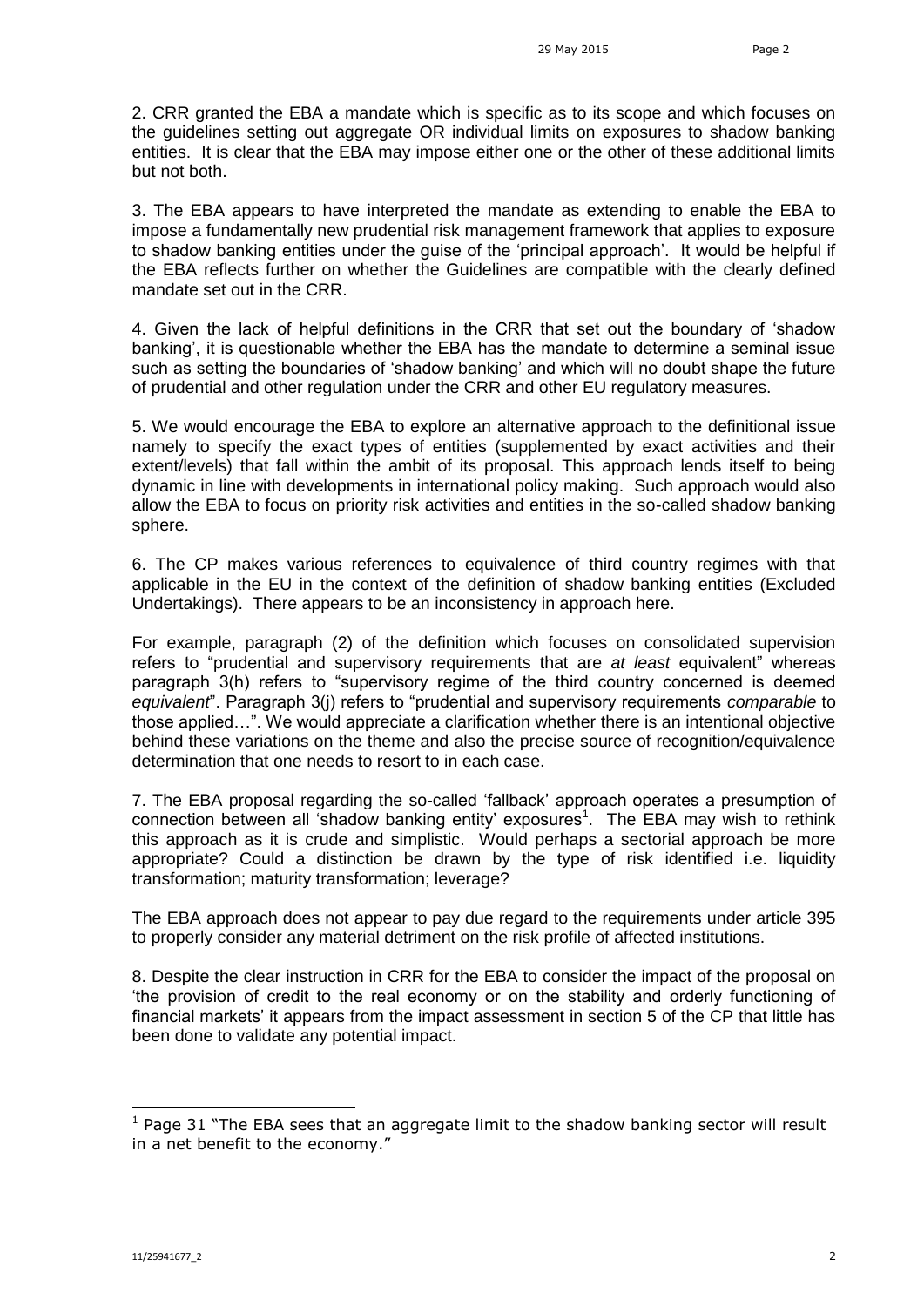We would propose that a measure of the magnitude proposed by the EBA in the CP must be rigorously assessed using a sufficient representative sample of affected financial institutions.

We see no indication in the CP or in CRR that regulated banking and investment firms should be completely decoupled from the non-regulated or shadow banking segment of business. It is important to establish that the proposal will not crystallise this unintended outcome.

In particular, it is imperative to ensure that the proposal is compatible with the recent initiative of the European Commission regarding Capital Markets Union (**CMU**). The transformation of Europe's funding markets to rely much more on market-based finance solutions requires holistic thinking on the range of investors who would play a significant role in such transformation. Undoubtedly, the broad definition of 'shadow banking entities' would capture candidates that could be instrumental in pursuing the CMU objective of diversifying the sources of funding to complement that of banks.

9. The so-called 'fallback approach' is counter-intuitive to the policy objectives of the proposal. The proposal seeks to encourage affected institutions to establish and maintain a (new) risk framework infrastructure that is specific to 'shadow banking entities' (principal approach). Given the expected task this would create for affected institutions, it would have been appropriate and beneficial to offer an incentive that would allow affected institutions to exclude exposures meeting the rigorous information requirement from the penal aggregate limit proposals laid out in the 'fallback approach'.

Our view is that the 'all or nothing' approach proposed effectively means that the only relevant approach that is realistically achievable for a large number of the affected institutions during the foreseeable period is the 'fallback approach'. We doubt that this is the intention of the EBA.

10. The EBA should not underestimate the clarity required by affected institutions in order to implement the Guidelines. This is all the more important given the potential impact that inconsistent interpretation may lead to.

## **Definitions/scope**

#### Credit intermediation activities

Has the EBA considered placing a 'de-minimis' level of in-scope credit intermediation activities below which the relevant entity would fall outside the scope of the Guidelines?

For example, should a relevant entity that engages in credit intermediation activity as an ancillary part of its core business say producing 5% of its revenue relative to other business be regarded as a 'shadow bank entity'?

Should there not be an argument that, given the policy objectives, to include such entity in scope would be disproportionate and unnecessary?

With reference to the EBA Opinion on the perimeter of credit institutions<sup>2</sup>, it is clear that there is no uniformity across Europe in determining definitively the range of entities that should be regarded as Credit Institutions for the purposes of the CRD. Given the unsatisfactory

-

 $2$  EBA/Op/2014/12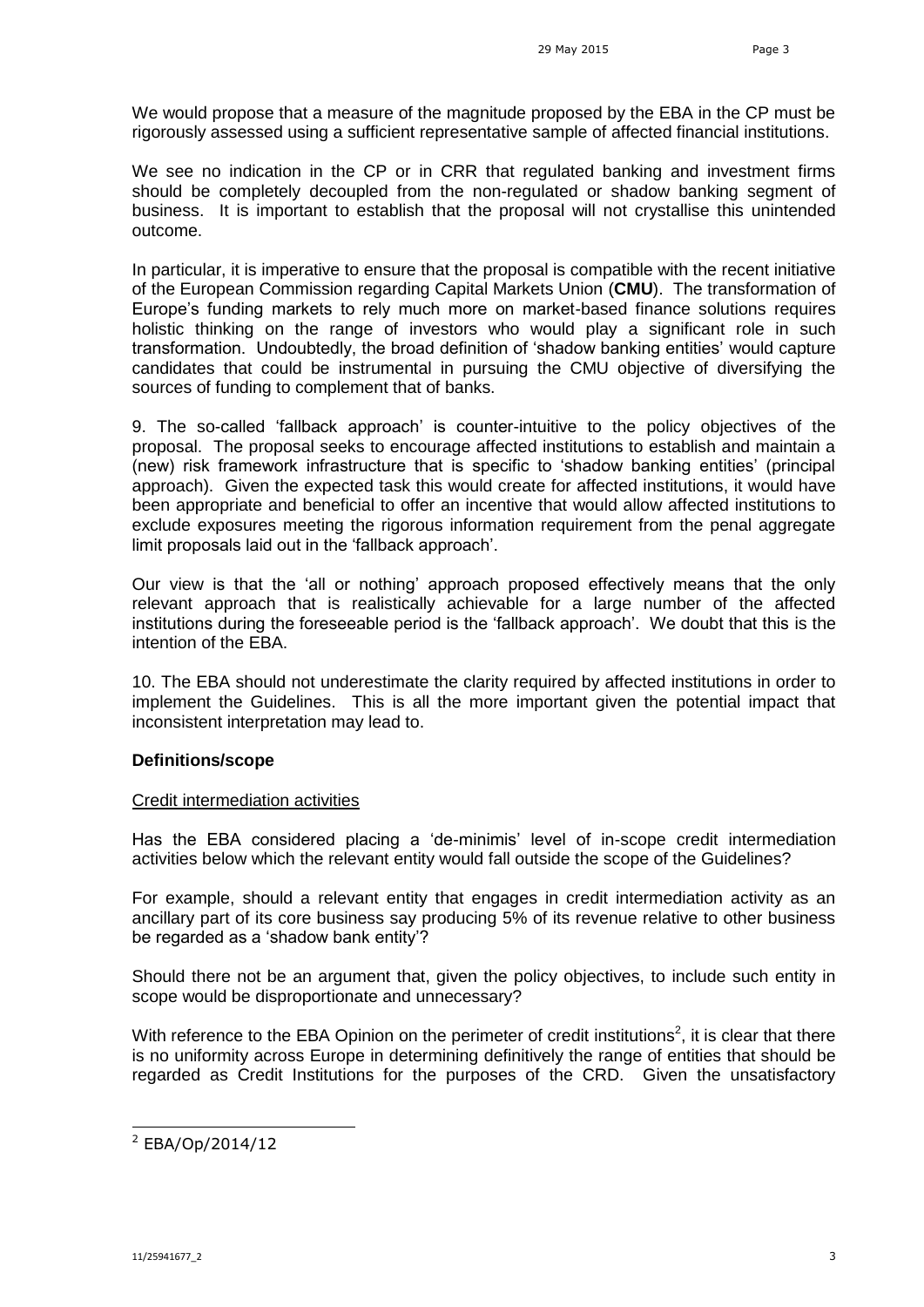outcome of this opinion, it is questionable whether the EBA is the correct arbiter to drawing the line between prudentially regulated and unregulated entities.

The definition of 'Credit Intermediation Activities' is set very broadly.

*'bank-like activities'* – the range of activities engaged in by banks vary enormously depending on which model the bank adopts. For example, universal banks engage in a very diverse range of banking, trading, corporate finance and other ancillary services. Narrower banks engage in very limited sets of activities, for example, taking deposits and granting mortgages. Some EU banks engage exclusively in securities clearing activities. Therefore, the term 'bank-like' does not appear appropriate in this context as it is far too vague to be capable of a satisfactory definition.

*'maturity transformation' / 'liquidity transformation'* – these terms require a much more detailed analysis. The reason is that there will be a broad range of legitimate commercial/non-financial activities that are engaged by trading companies and which could quite easily fall within these definitions. For example, is a retail chain of shops that is able to dictate suppliers' terms so that payment is deferred substantially following delivery, engaging in maturity transformation? We are confident that there is no intention by the EBA to capture non-financial commercial activity but this demonstrates the potential boundaries of a broad interpretation.

*'leverage'* – this term is widely used but arguably has no precise definition. For example, there is no consensus on the tipping point of liquidity facilities into 'leverage' so without further thinking in this area there is ample room for variable interpretation.

*'credit risk transfer'* – is the intention to cover activities that are better defined in CRR? For example, securitisation? If not, more work would be necessary to define the parameters that would assist in constructing a definition.

The definition ends with a 'catch all' phrase *'or similar activities'*. Given the lack of clarity regarding the specified activities, it would be extremely challenging to construct a process that would identify entities engaging in 'similar activities'.

Whilst the specification of example activities considered to fall within the definition is a step in the right direction, the activities in Annex 1 of the CRD have been over the years a source of confusion and inconsistent interpretation (for example, where used as a reference point under the Money Laundering Directive) and we would submit that they offer little practical help in reality.

Moreover, it is curious why the EBA has chosen to specify point 11 of Annex 1, 'portfolio management and advice'. Whilst it is well understood that some investment funds are within the contemplation of the EBA as 'shadow banks', clearly asset managers themselves are not engaged in credit intermediation activities. It is the legal vehicles constituting the investment funds that are engaging in such activities. We would suggest that the EBA reconsiders its approach in this regard.

## 'Excluded Undertakings'

Under paragraph 3(k) of the definition, the EBA is proposing that Money Market Funds should be within scope of the Guidelines (i.e. regarded as a shadow bank entity). Would it be appropriate to set a certain asset-under-management threshold below which an MMF should be out of scope?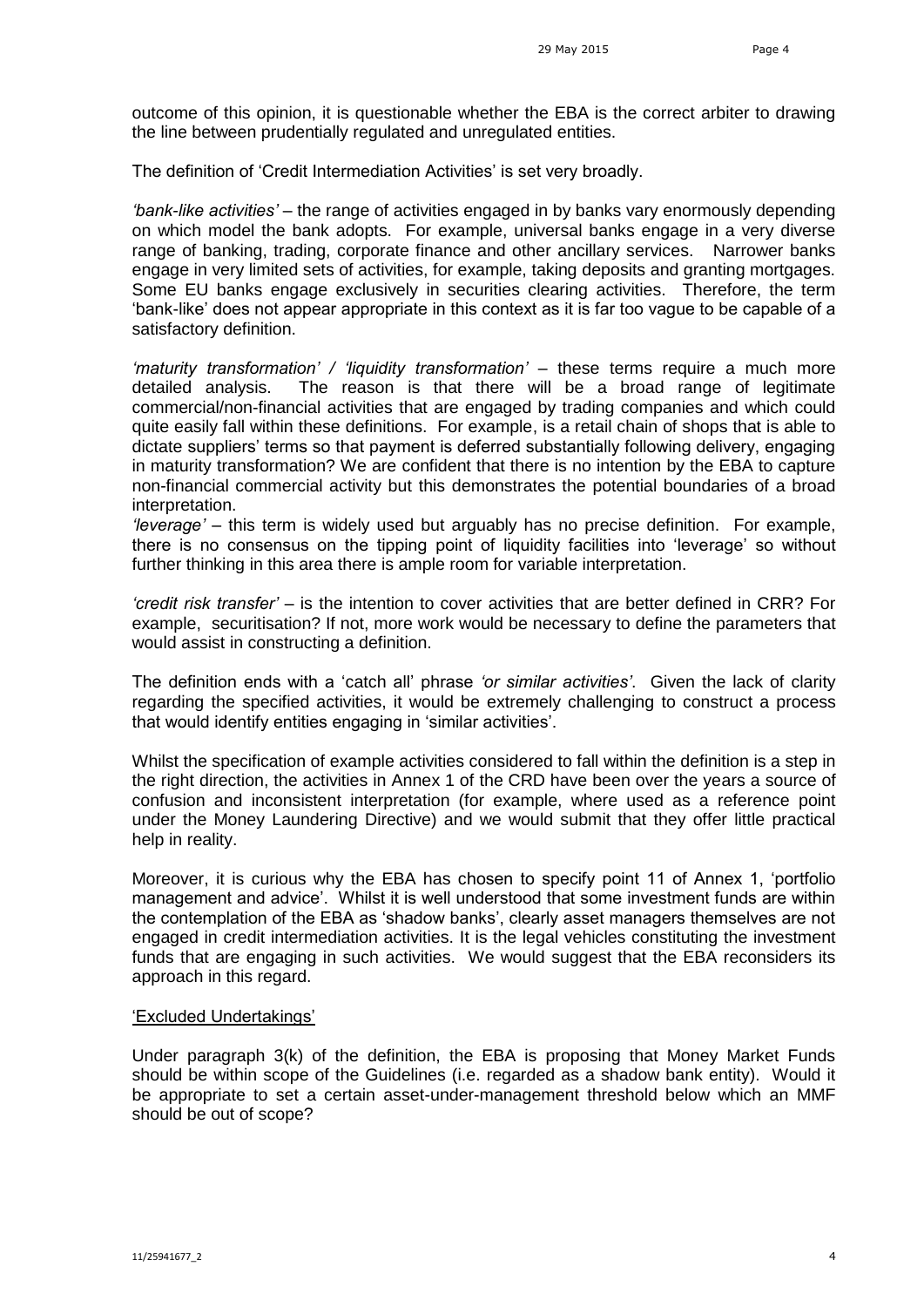As regards paragraph 3(l), we note that there is a large number of CCPs most notably in the US that have not (and may never be) recognised by ESMA. The scale of uncollateralised exposure to CCPs which are not so recognised by EU banks and investment banks is likely to be very sizeable. Whilst EU members of such CCPs will have done some diligence on these entities, the majority of firms would fall short of the onerous criteria set out in paragraph 4 of the Guidelines and which must be met in order for the 'principal approach' to be available. We would suggest more analysis around this particular topic.

#### Individual and aggregate limits

As mentioned above, the mandate granted to the EBA under Article 395(2) CRR refers specifically to 'guidelines to set appropriate aggregate limits…or tighter individual limits'. The EBA appears to have taken this mandate as an oppurtunity to develop a regime which seeks to impose both elements and which appears inconsistent with the legislative intent.

### Information requirements

Paragraph 4 of the Guidelines imposes onerous information and investigation requirements regarding exposures to shadow banking entities. The EBA appears to underestimate the practical consequences of its proposed requirements considerably and in particular the willingness of counterparty ('shadow bank') entities to divulge highly sensitive and proprietary information regarding their businesses. In some cases, shadow banking entities compete with traditional banks and broker/dealers and the idea that such entities would give banks and broker/dealers access to such information is somewhat unrealistic and potentially harmful to effective competition in the financial markets.

The requirements set out in Guideline 4(e) would appear to require the bank/investment firm to conduct stress testing of the relevant entity which would of course require substantial data access. This does not appear realistic from a practical or commercial perspective. It is not clear what the EBA seeks to capture in Guideline 4(f).

If you would find it helpful to discuss any of these comments then we would be happy to do so. Please contact either Karen Anderson by telephone on +44 (0) 20 7466 2404 or by email at [karen.anderson@hsf.com,](mailto:karen.anderson@hsf.com) or Peter Richards Carpenter by telephone on +44 (0) 20 3400 4178 or by email at [peter.richards-carpenter@blplaw.com,](mailto:peter.richards-carpenter@blplaw.com) in the first instance.

Yours sincerely

**Karen Anderson** *Co-chair, CLLS Regulatory Law Committee*

Peter Richards. Carpent.

**Peter Richards-Carpenter** *Co-chair, CLLS Regulatory Law Committee* 

© CITY OF LONDON LAW SOCIETY 2015

All rights reserved. This paper has been prepared as part of a consultation process. Its contents should not be taken as legal advice in relation to a particular situation or transaction.